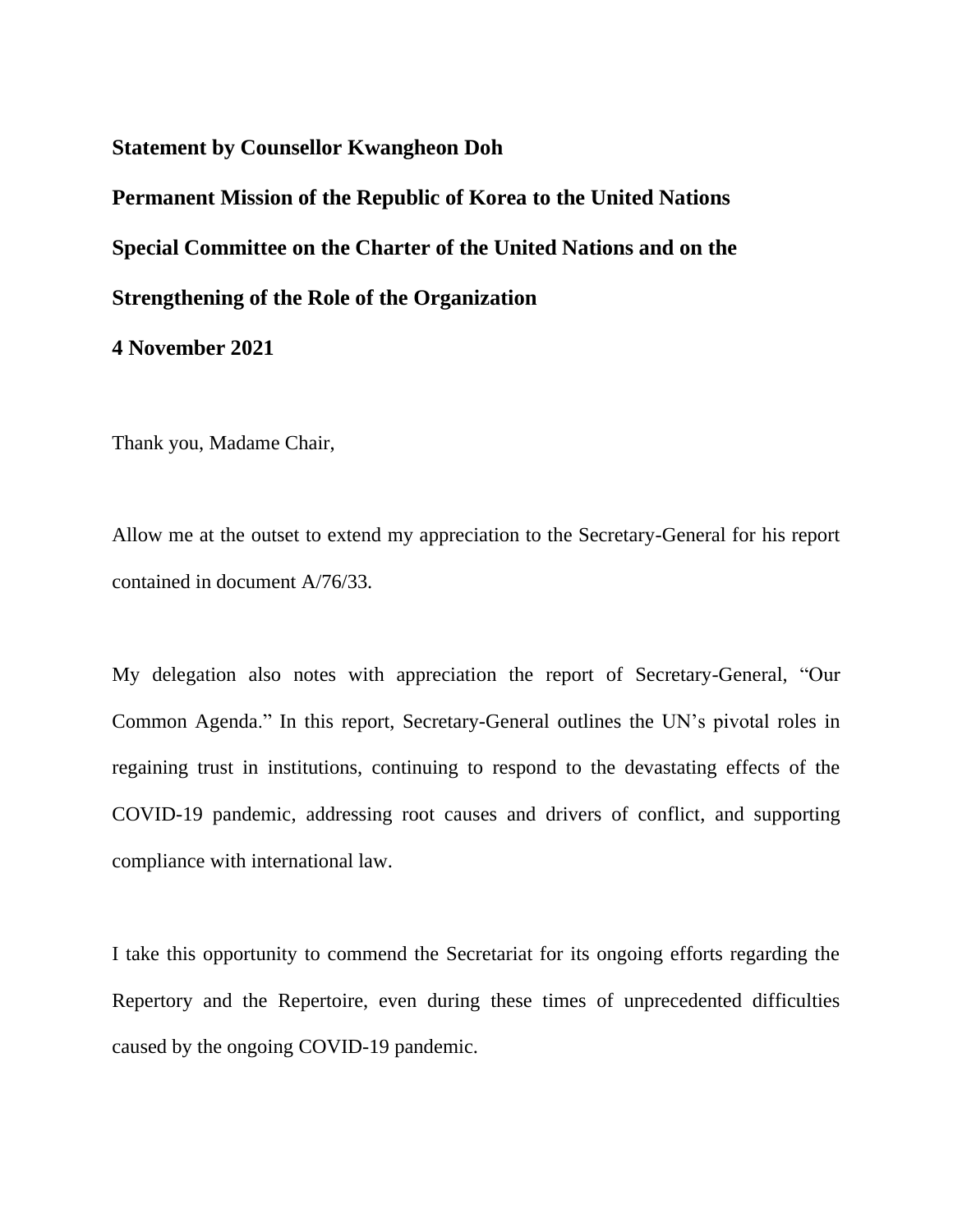Madame Chair,

Many delegations, including mine, have been pointing out that various challenges have yet to be overcome to increase the efficiency of the Special Committee. Many things have been done to boost the efficiency of the Special Committee. However, we still need to pursue additional solutions to ensure that the Special Committee's work is both more productive and more efficient. In this context, I would like to highlight the following three points.

First, my delegation notes with concern that many duplicative proposals and working papers of this Charter Committee could lead to a lack of interest and participation from most of the Member States. Considering the UN's limited resources at this pivotal juncture, we need to seriously ponder rationalizing the Charter Committee's work, including the possibility of retiring stagnant proposals and working papers as well as holding meetings in alternate years.

Second, my delegation would like to reiterate the importance of consistency between the activities of the Special Committee and other principal organs of the UN. The work of the Special Committee should be reviewed to ensure that overlaps in the duplication of our efforts in the entire UN system are minimized to the highest extent practicable.

Third, my delegation would like to urge all Member States not to use the Special